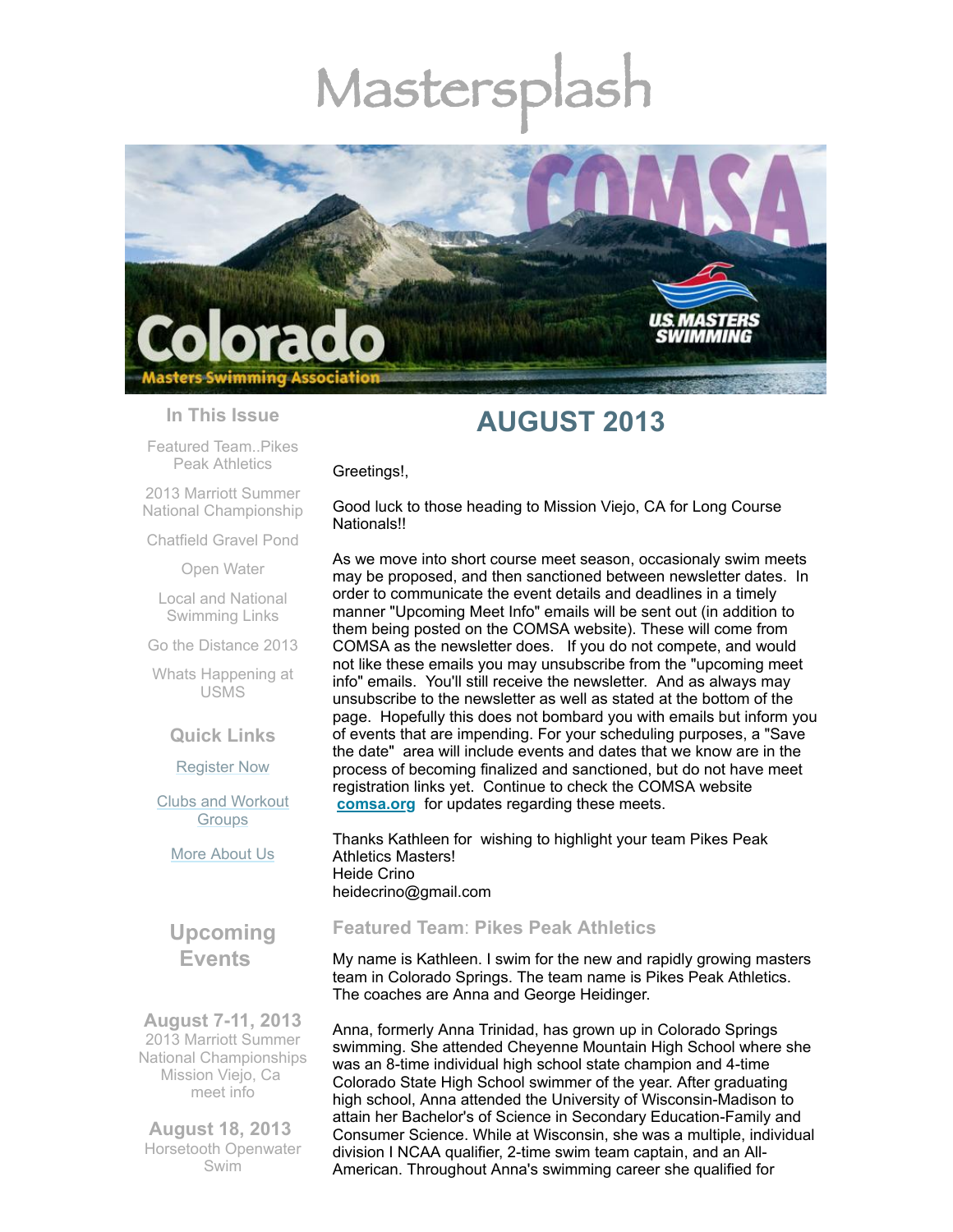10K, 2.4 mile or 1.2 mile swims Horsetooth Reservoir, Ft Collins online [registration](http://www.horsetoothswim.com/) [event](http://www.comsa.org/events/2013%20openwater/HorsetoothOpenWaterSwim2013.pdf) flyer

### **SAVE THE DATES:**

**October 10, 2013** FAST Pumpkin Plunge EPIC Pool Ft. Collins,Co

**November 9, 2013** Nash Splash VMAC Pool Thornton, CO

#### More [Information](http://www.comsa.org/)

# **Ongoing Events**

Go the Distance 2013 [more](http://www.usms.org/fitness/content/gothedistance) info

Check off Challenge 2013 more info and [registration](http://www.usms.org/fitness/content/checkoff)

**[Contact](mailto:heidecrino@gmail.com?)** 

Olympic Trials in 2000, 2004, and 2008. After her undergraduate degree, Anna attended the University of Denver to receive her Master's in Higher Education-Sports Administration. She was the assistant men's and women's swimming coach at the University of Denver and has many years of experience in club coaching. Anna also is a certified personal trainer, with certifications as a professional exercise specialist and corrective exercise specialist through the National Academy of Sports Medicine. She is extremely passionate about athlete, student and holistic development and thrives on assisting people of all ability levels in achieving their goals.

George Heidinger: A lifelong coach, began his career coaching 8-andunders for a summer league at age 15. He has since served as an assistant coach for all levels of swimming teams, and head-coached for two different club teams as well as high school and summer league teams. George coached stroke technique camps in seven different seasons at Carnegie Mellon University, assisted in and organized numerous other swimming and training camps and also became a Certified Strength and Conditioning Specialist accredited by the National Strength and Conditioning Association in 2006. He has been selected as a coach for the Allegheny Mountain Zones All-Star team three times and has developed numerous athletes that went on to excel in college swimming programs of all levels. In addition to strength and conditioning, the outdoors and the energy that kids evoke, George's passion is encouraging athletes to pursue personal excellence regardless of their potential, while respecting the "whole person".

The team has the distinct pleasure of swimming in the famous Olympic Training Center pool in the center of Colorado Springs. As we walk to the pool down the long interior hallway, we are inspired by the larger than life size murals and posters of current and former Olympic swimmers.

I hope that you will consider highlighting the team and its coaches in an upcoming article. [pikespeakathletics.com](http://pikespeakathletics.com/)

Kathleen MacLaren

\*Thank you Kathleen for bringing your team to our attention to highlight. Coaches Bios from the Pikes Peak Athletics website. Heide Crino

<span id="page-1-0"></span>**2013 MARRIOTT SUMMER NATIONAL CHAMPIONSHIP August 7-11, 2013**

2013 Marriott Summer National Championship Mission Viejo, Calif. August 7-11, 2013

U.S. Masters Swimming is pleased to return to Mission Viejo for its 2013 Summer National Championships. Mission Viejo last hosted a



USMS national championship in 2005. Swimmers had a great time and turned in great swimming times at the 2005 championships in Mission Viejo.

[meet](http://www.usms.org/comp/lcnats13/) info Qual [times](http://www.usms.org/comp/lcnats13/nqt.pdf)

<span id="page-1-1"></span>**Chatfield Gravel Pond** 

Saturday 7:30 am to 10:00 am Monday and Wednesday 4:30 pm to 7:00 pm May 1 - September 30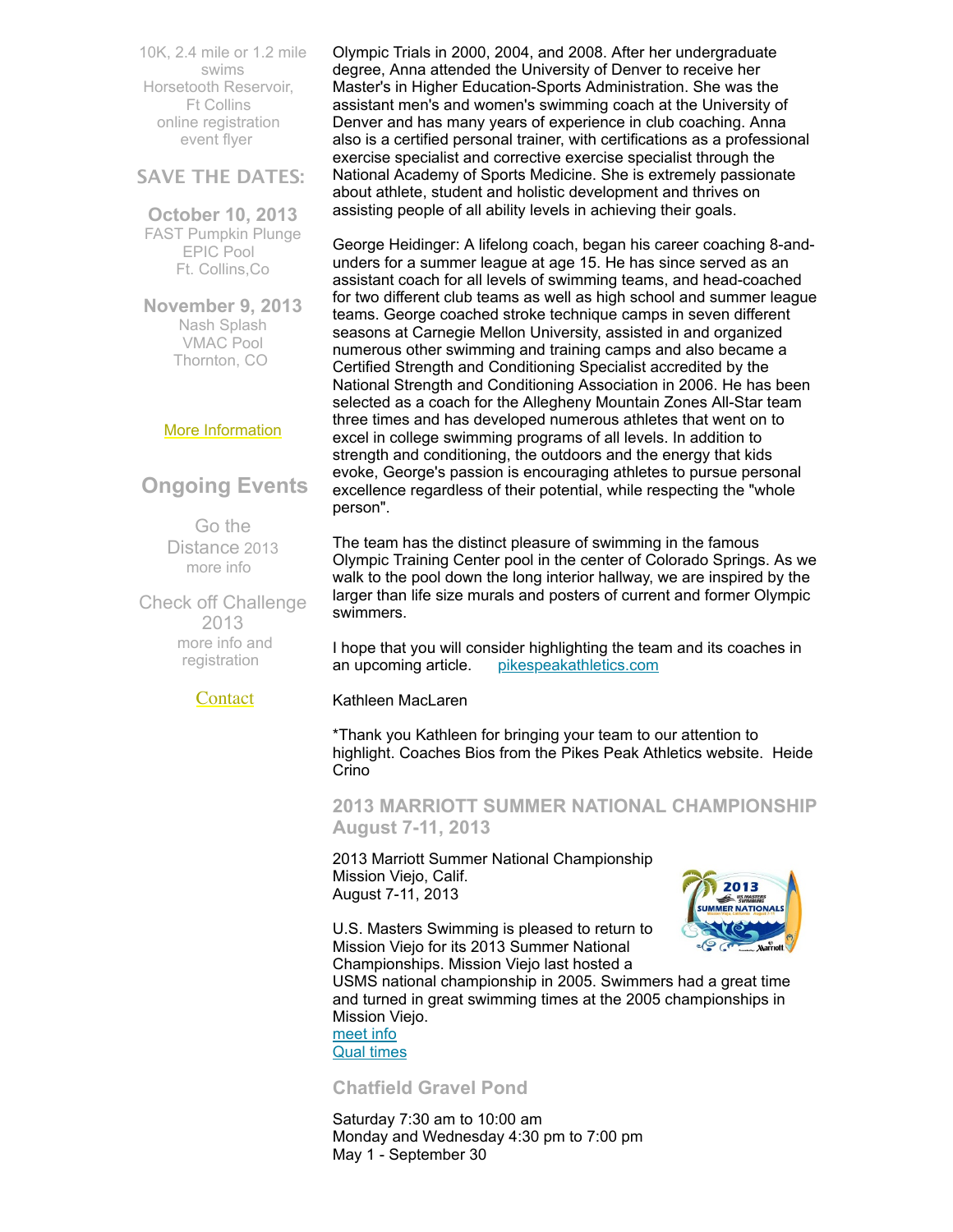Swimming at the Gravel Pond at Chatfield State Park, begins on the far westside of the pond, on the north end.

Water temps July - low to mid 70s August - mid 70s to high 60s September - high 60s to high 50s

Approximate length 900 meters from westside, north end to eastside south end cove.

Approximate length to gravel bar 250 meters from the westside, north end.

[more](http://www.comsa.org/openwater.html) info [waiver](http://www.comsa.org/events/2013%20openwater/2013%20Chatfield%20Waiver%20Paper.pdf)

We will again be asking that everyone who swims at the pond volunteer a half session (1.25 hours) to help with the monitoring of the swimmers. Be watching for the emails from SignUp Genius asking for your help with this task.

sign up [here](http://www.signupgenius.com/go/20F044AACAE2BA20-monitors9)

In addition, COMSA is in need of an Open Water Chair (or co-chairs) who will, among other things, coordinate the scheduling of the monitors. We had over 900 members participate last season at Chatfield, and each year this number increases. However, to keep this a successful activity, volunteer help is needed. If you are willing to coordinate monitors for one month of the five that we are open, maybe four others would also be interested. If you are willing to help with this, contact the COMSA chairperson, Brian Hoyt, (bkhoyt@gmail.com) , or Marcia Anziano, the registrar (Marcia.anziano@gmail.com) for more information and let them know that you are willing to help out. Please help COMSA make this another great summer at the pond.

<span id="page-2-0"></span>**Open Water** 

Open Water Swimming Grant Ranch, Littleton [info](http://www.milehighmultisport.com/open-water-swimming/about/)

#### <span id="page-2-1"></span>**Local and National Swimming Links**

<http://usopenwaterswimming.org/>

Breadbasket Zone <http://www.iowamasters.org/> <http://www.minnesotamasters.com/> <http://www.movymasters.org/> <http://www.nebraskamastersswimming.com/> <http://www.ozarklmsc.org/>

<span id="page-2-2"></span>**Go The Distance 2013**

"Go the Distance in 2013 Nike GTD is a self-directed program intended to encourage Masters swimmers to regularly exercise and track their progress. There's no time limit for the distance milestones, except that they must be



achieved in the calendar year. Speed doesn't count-just the effort to attain whatever goal you set for yourself.

Nike GTD is on the honor system-you track the distance you swim. Daily, weekly, or monthly, enter that information into your online Fitness Log (FLOG). When you achieve certain milestones, you'll be